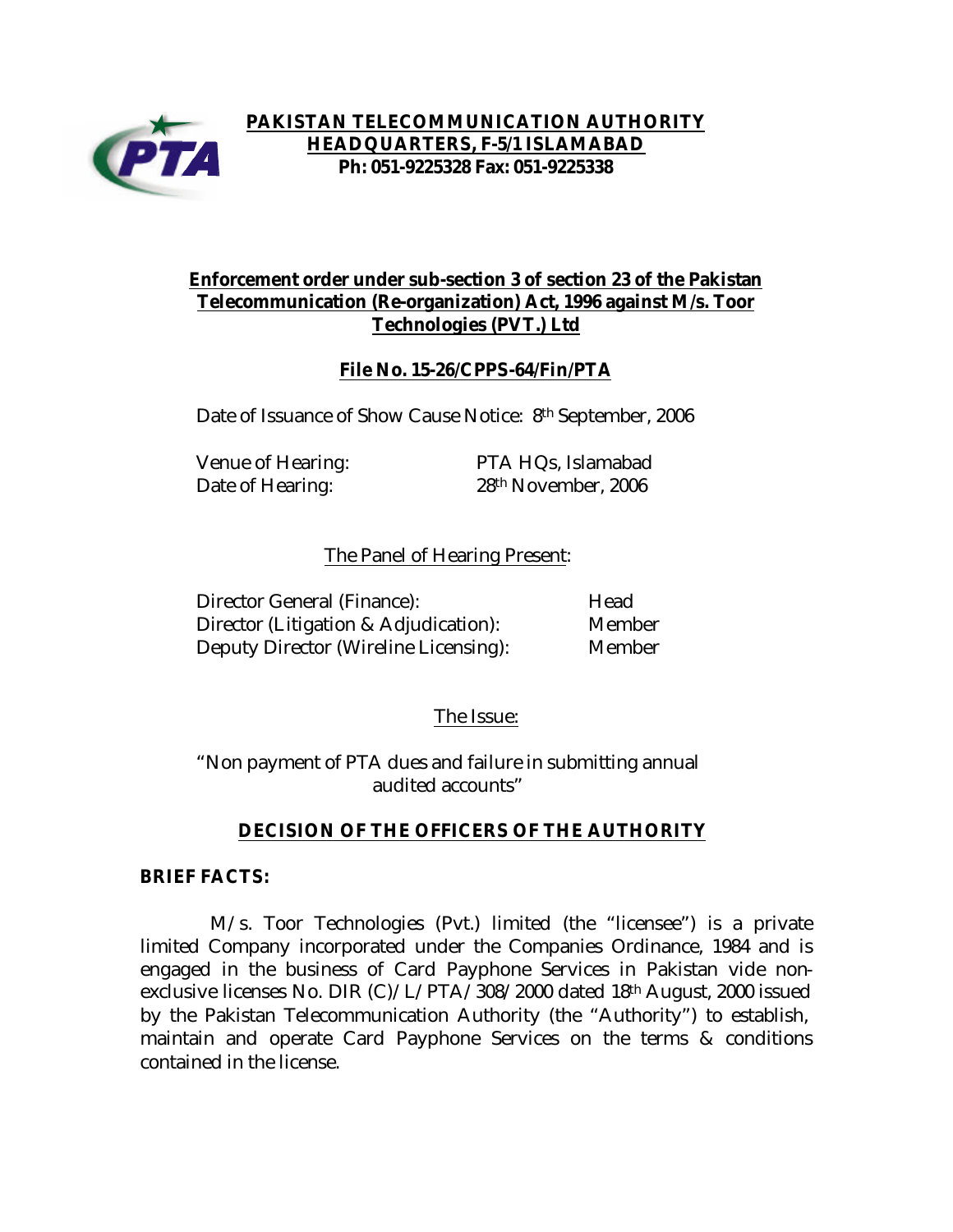2. The licensee defaulted in payment of PTA dues on account of annual license fee amounting to Rs. 751,666/- for the years ended 30th June, 2001, 2002, 2003 and 2004 nor submitted annual audited accounts for the year ended 2005, (that is why calculation of annual license fee for the years 2005 and 2006 is pending). In this regard PTA made various requests to the licensee but in vain. Hence, a Show Cause Notice (the "Notice") dated 8<sup>h</sup> September, 2006 under section 23 of the Act was issued to it requiring it to comply with the same by remedying the contravention by depositing the annual license fee till the year ended 30th June, 2005 and submitting annual audit accounts within seven days and also submit written reply to the Notice within thirty (30) days of the issuance of the Notice and explain as to why the license should not be suspended, terminated or any other enforcement order should not be issued against it under section 23 of the Act.

3. The licensee submitted its reply to the Notice dated 13th September, 2006. In the reply the licensee took the stance that licensee has vide its letter dated 23rd November, 2005 communicated to PTA detailed reasons for its inability to make the payments but PTA has not responded. The licensee also submitted annual audited accounts for the year ended 30th June, 2005 and requested to make payments in installments. The licensee further stated that it sustained huge loss due to earth quake last year, therefore, its annual license fee either be waived off entirely or reduced so that it could be easy for the company to make payments in installments. As the reply to the Notice was not satisfactory, therefore, Hearing Notice dated 6th November, 2006 was served on the licensee requiring it to attend hearing on 16th November, 2006. On request of the licensee hearing has been rescheduled on 28th November, 2006 which was communicated to the licensee vide PTA letter dated 10th November, 2006.

4. Mr. Salman K. Shirwani (CEO/Chairman) and Mr. Wasil Khan Shirwani (Director), the representative of the company/the licensee/ attended today's hearing. The licensee argued that was not able to start its services during the first year of its license owing to change of management and the company was able to enter into interconnect agreement with PTCL on 22nd August, 2001, therefore, license fee for the first year should be waived off. The licensee reiterated its position taken earlier in response to the Show Cause Notice. The licensee further submitted its reply in writing, which is reproduced as under:

## *POINTS FOR CONSIDERATION*

*1. Toor Technologies (Pvt.) Limited was established on 27th May 2000 for the primary purpose of running the business of payphones (incorporation certificate enclosed).*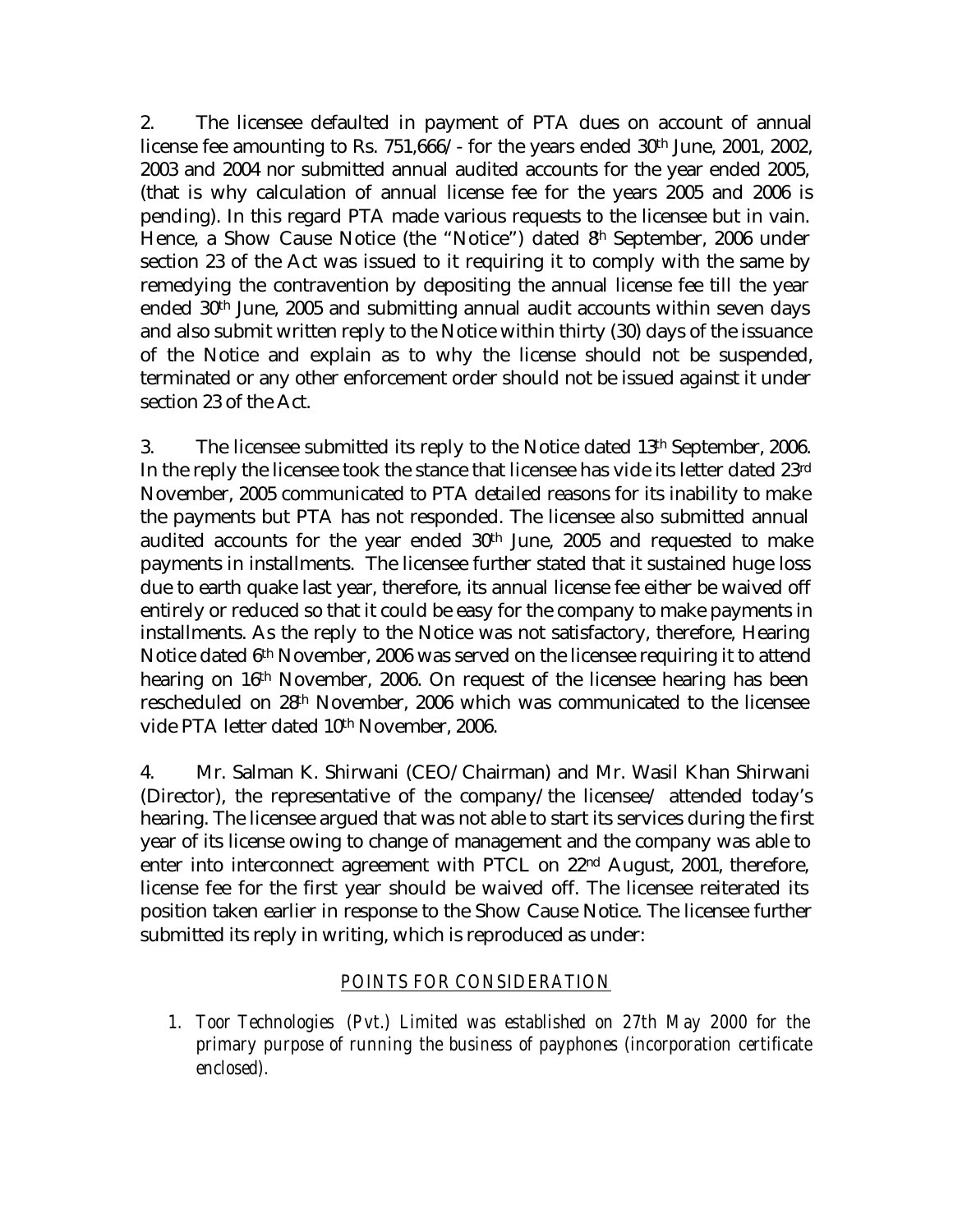- *2. The license for running the business of payphones was granted by PTA to the said company on the 18th of August 2000 (copy of the license is enclosed).*
- *3. Unfortunately for the reasons best known to them the pervious owners of the company could not start their business.*
- *4. The management of the company was then acquired by the present owners on 31st July 2001 (copy of Form 29 enclosed).*
- *5. No business was carried out between the period of issuance of license and transfer of ownership but the PTA has charged the renewal of license fee from the company which in fact should have been waived off because during this period no business was carried out.*
- *6. We have learnt that in the past PTA has charged its dues of license fee only from the day the owners actually commenced their business. If so the similar relief may also be given to us.*
- *7. The business of the payphone was commenced by us after 22"<sup>d</sup> of August 2001 when the first interconnect agreement with PTCL was signed (copy enclosed). At*  that time we had also deposited a sum of Rs. 125,000.00 on account of renewal of *license fee. Later on a sum of Rs. 100,000.00 was also paid by us to the PTA on 27th of June 2005 HBL, Abbottabad.*
- *8. As soon as we started our business the PTA raised an objection for the change of the ownership of the company, asking us to get the change approved from PTA before starting the business. We approached the PTA for the transfer of the ownership which took about one year to settle the issue (copy of PTA decision is enclosed).*
- *9. We were still yet to consolidate and expand our business when suddenly mushroom of mobile and other LDI and WLL companies launched their business with extremely low call rates.*
- *10. The payphone companies started packing up their businesses when the PTA generously granted licenses to mobile, LDI and WLL operators etc. These operators reduced their call rates drastically which adversely affected the businesses of payphone companies.*
- *11. The above position was brought by us to the PTA in our various letters stating that this position has drastically reduced our business too and we have suffered a great financial loss. We then requested that the renewal of license fee claimed from us may be received in easy installments.*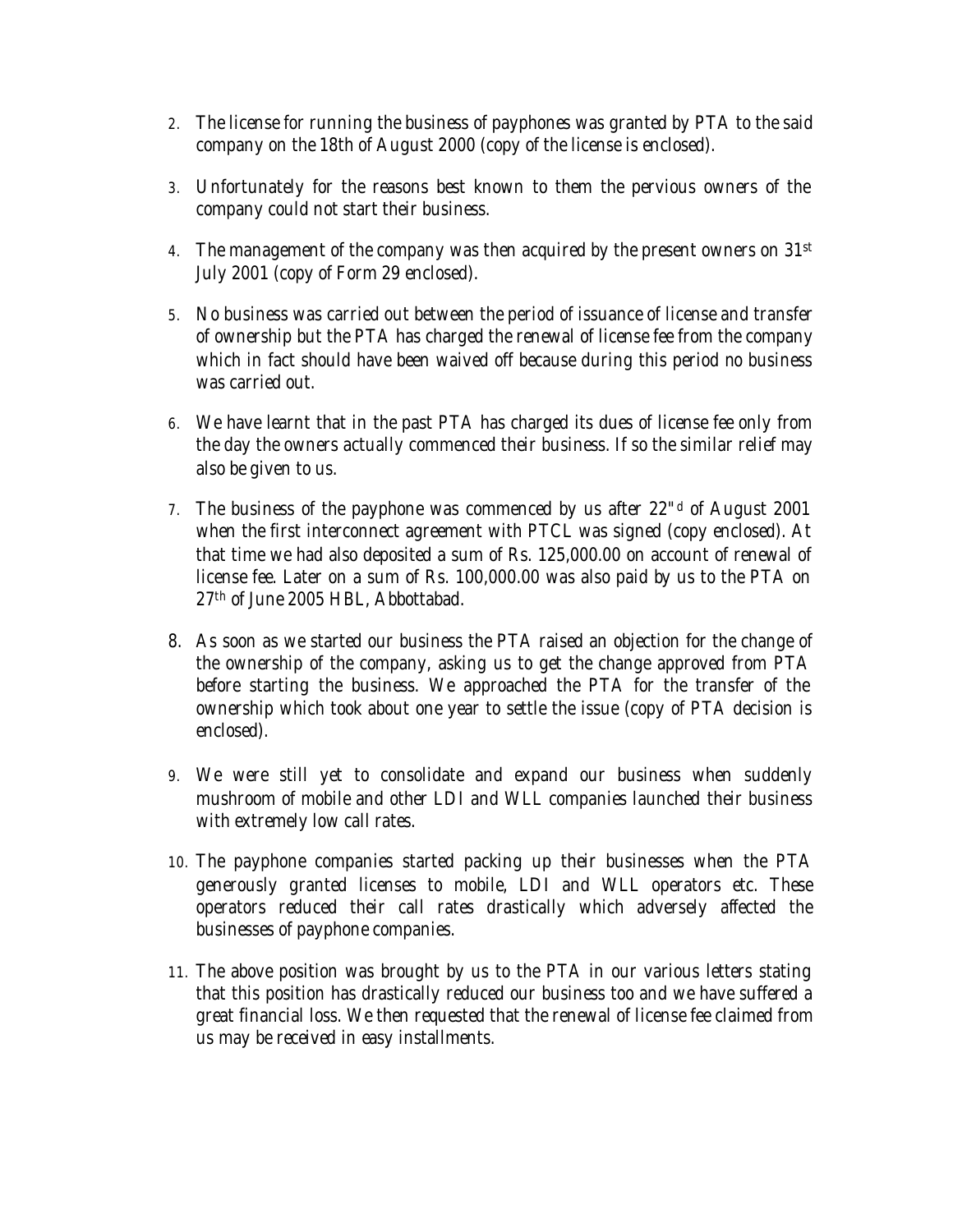- *12. In addition to above, due to the last earthquake in the northern areas, lot of our payphone installations were badly damaged and we incurred a considerable financial loss.*
- *13. This fact was also brought to the notice of PTA authorities but so far we have not been considered for any compensation or waving off the license fee.*
- *14. The difficulties which we faced were beyond our control and therefore we could not pay the renewal of license fee to the PTA, We had, therefore, time and again requested for its waiver or payment through monthly or quarterly installments.*
- 15. *In view of the circumstances narrated by us as above and in our various letters written to the PTA we request you to kindly consider our submissions sympathetically and waive off the renewal fee as demanded by the PTA for the period the company actually did not commence its businesses. If in any case it is not possible for the PTA to waive off the license fee as stated above then we may be allowed to pay the license fee claimed from us in easy installment of Rs. 30,000.00 per month. We sincerely want to pay PTA dues in spite of these days of hardships and considerable decrease of payphone business.*

5. The licensee further argued that owing to issuance of LL, LDI licenses and permission to Mobile operators particularly Mobilink for provision of payphone services, its business has been suffering a lot and there is no future of its business and all of its investment has been destroyed. Owing to this its 400 payphone at Lahore have been closed down and this fact has been informed to PTA. Furthermore, its 300 payphones installations in Abbotabad and Balakot Areas which were affected badly due to horrendous earthquake, now the licensee is struggling hard to renovate its services in the Northern areas.

# **6. ORDER**

6.1. Keeping in view the above mentioned facts and circumstances mentioned during the hearing and perusal of the documents, the Panel hereby dispose of the Show Cause Notice by passing the following enforcement order:

(a). As the licensee has not started commercial services during the first year of its license and entered into interconnect agreement on 22nd August, 2001, therefore, annual renewal fee/royalty for the said period shall be waived off keeping in view the circumstances of the company and in the light of Authority's decision in VTT case vide Authority Meeting 168 held on 15th September, 2004. Regarding its loss owing to horrendous earthquake last year, all the penalties imposed on the licensee amounting to Rs. 82,000/- are waived off.